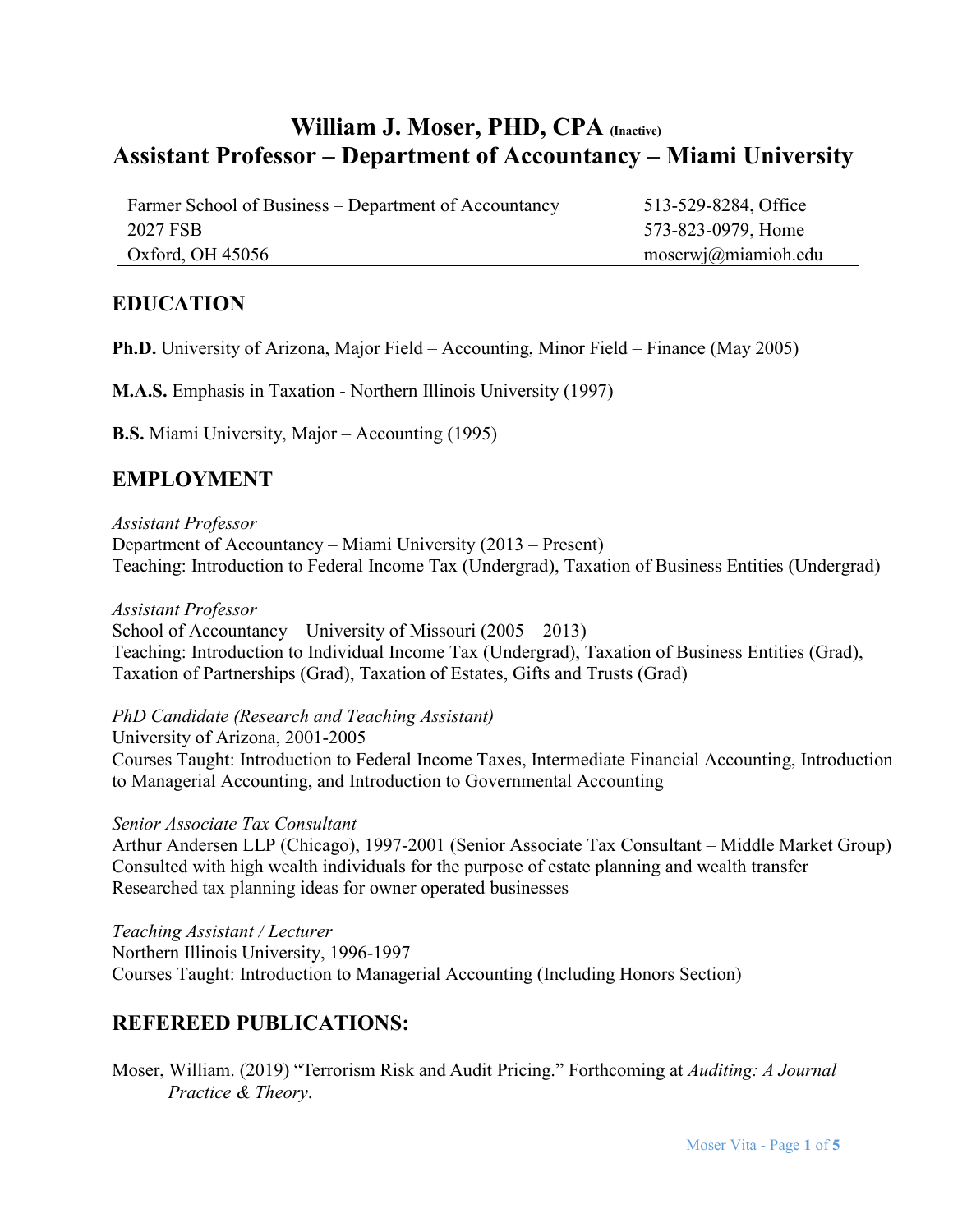- Moser, W. and Lee Biggerstaff. (2019) "The Reaction of Firm Ex Ante Cost of Capital to Resolution of Shareholder Class Action Lawsuits." Forthcoming in the *Journal of Accounting and Public Policy.*
- Clinch, G., B. Lindsey, W. Moser, and M. Odat (2019). "Capital Gains Taxes and Market Response to Public Announcements." Forthcoming in the *Journal of the American Taxation Association*.
- Khurana, I., W. Moser (2018) "Tax Avoidance, Managerial Ability, and Investment Efficiency" *Abacus* 54(4): 547-575.
- Cheng, C., S. Jones and W. Moser (2018) ["Abnormal trading behavior of specific types of](https://onlinelibrary.wiley.com/doi/10.1111/jbfa.12338)  [shareholders before US firm bankruptcy and its implications for firm bankruptcy](https://onlinelibrary.wiley.com/doi/10.1111/jbfa.12338)  [prediction.](https://onlinelibrary.wiley.com/doi/10.1111/jbfa.12338)" *Journal of Business Finance & Accounting*. 45 (9-10): 1100-1138.
- Cook, K, W. Moser and T. Omer (2017) "Tax Avoidance and Ex Ante Cost of Capital" *Journal of Business, Finance and Accounting*. 44 (7-8): 1109-1136.
- Khurana, I. and W. Moser (2013) "Shareholder Investment Horizons and Tax Aggressiveness" *Journal of the American Taxation Association*, Vol. 35, Number 1, Pages 111-134.
- Moser, W., K. Newberry and A. Puckett. (2011) ["Bank debt covenants and firms' responses to](http://www.springerlink.com.proxy.mul.missouri.edu/content/0898w7uq14854136/)  [FAS 150 liability recognition: evidence from trust preferred stock.](http://www.springerlink.com.proxy.mul.missouri.edu/content/0898w7uq14854136/)" *Review of Accounting Studies.* Vol. 16, Number 2, Pages 355-376.
- Moser, W. and A. Puckett. (2009). "Institutional Ownership and the Dividend Tax Penalty" *Journal of American Taxation Association.* Vol. 31, No. 1 (1-23).
- Moser, W. (2007) "The Effect of Shareholder Taxes on Corporate Payout Choice" *Journal of Financial and Quantitative Analysis.* Vol. 42, No., 4.
- Dhaliwal, D., L. Krull, O. Li and W. Moser. (2005). "Dividend Taxes and Implied Cost of Equity Capital." *Journal of Accounting Research*. Vol. 43, No 5. (675-708).

### **WORKING PAPERS UNDER SUBMISSION**

- Jones, S., W. Moser and M. Weiland. "Machine Learning and the Prediction of High Earnings Growth and Surprises." Planned First Round Submission to the *Review of Accounting Studies*.
- Chen, P., W. Moser and G. Narayanamoorthy "Real Transaction Management and Loan Contracting." Submitted First Round to *Journal of Business, Finance and Accounting*.
- Moser, W., Hu, X. "Firm Tax Avoidance in Response to Terrorism in the U.S." Submitted First Round to *Abacus*.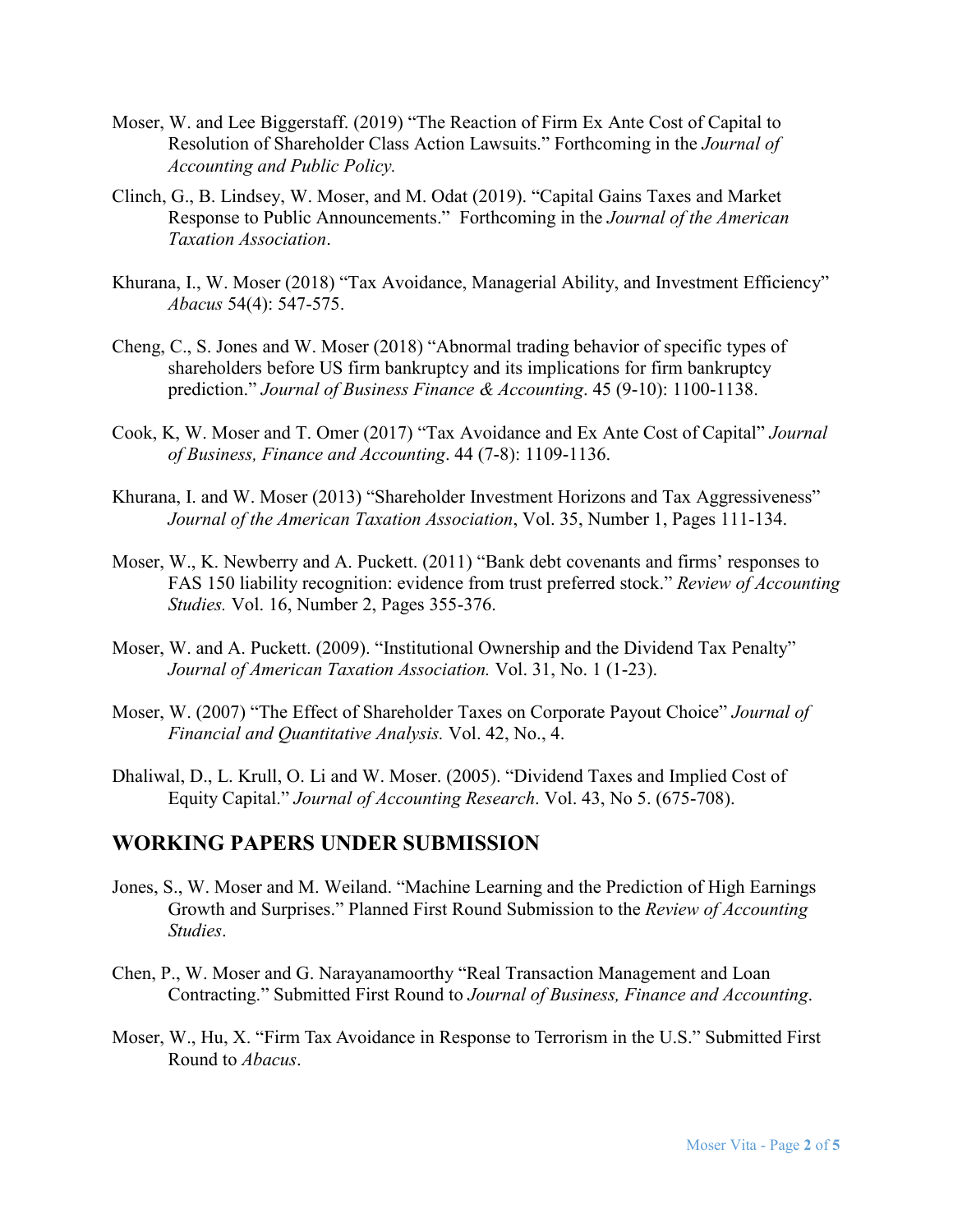### **WORKING PAPERS IN PROGRESS**

Moser, William, J. Schwartz and D. Steffensmeier, "Too big to fail: Market dominance, growing aspirations, and fraud-risk among US public firms, 2005-2013".

### **CONFERENCE PRESENTATIONS & ATTENDANCE**

- February 2018 Presented "Capital Gains Taxes and Market Response to Public Announcements." At a Concurrent Session of the mid-year JATA Conference – February 2018.
- August 2017 Presented "Tax Avoidance, Managerial Ability, and Investment Efficiency" at a concurrent session of the annual meeting of the American Taxation Association.
- June 2017 Presented "Capital Gains Taxes and Market Response to Public Announcements." At Renmin University of China, [Beijing Jiaotong University,](https://en.wikipedia.org/wiki/Beijing_Jiaotong_University) and [University of](https://www.google.com/url?sa=t&rct=j&q=&esrc=s&source=web&cd=1&cad=rja&uact=8&ved=0ahUKEwi5p7CFz7zYAhUC6IMKHfhPDYkQFggnMAA&url=http%3A%2F%2Fwww.uibe.cn%2Fapp%2Feng%2F&usg=AOvVaw2VKWRK8hHc7Mg5EcUa6iqC)  [International Business and Economics](https://www.google.com/url?sa=t&rct=j&q=&esrc=s&source=web&cd=1&cad=rja&uact=8&ved=0ahUKEwi5p7CFz7zYAhUC6IMKHfhPDYkQFggnMAA&url=http%3A%2F%2Fwww.uibe.cn%2Fapp%2Feng%2F&usg=AOvVaw2VKWRK8hHc7Mg5EcUa6iqC) – June 2017.
- November 2016 Presented "Trading Behavior of Institutional Investors for Firms Approaching Bankruptcy: An Analysis of Who Sells" at the Financial Management Association annual meeting in Las Vegas in November 2016.
- November 2015 "Tax Avoidance and Ex Ante Cost of Capital" at the Conference for the National Tax Journal – November 2015 in Boston, MA
- March 2015 Presented "Tax Avoidance and Ex Ante Cost of Capital" at the University of Kentucky in March 2015.
- February 2011 Presented Tax Avoidance, Capital Spending and Investment Efficiency" American Accounting Association Annual Meeting presented "with (Inder Khurana)
- 2010 American Accounting Association Annual Meeting presented "Shareholder Investment Horizons and Tax Aggressiveness" (with Inder Khurana).
- 2010 European Accounting Association Annual Meeting presented "Shareholder Investment Horizons and Tax Aggressiveness" (with Inder Khurana).
- 2010 Financial Accounting and Reporting Standards Conference Midyear Meeting presented "Shareholder Investment Horizons and Tax Aggressiveness" (with Inder Khurana).
- 2010 American Taxation Association Mid-Year Meeting, moderator "Innovative Teaching in Tax".
- 2008 American Taxation Association Mid-Year Meeting presented "Institutional Ownership and the Dividend Tax Penalty" (with Andy Puckett).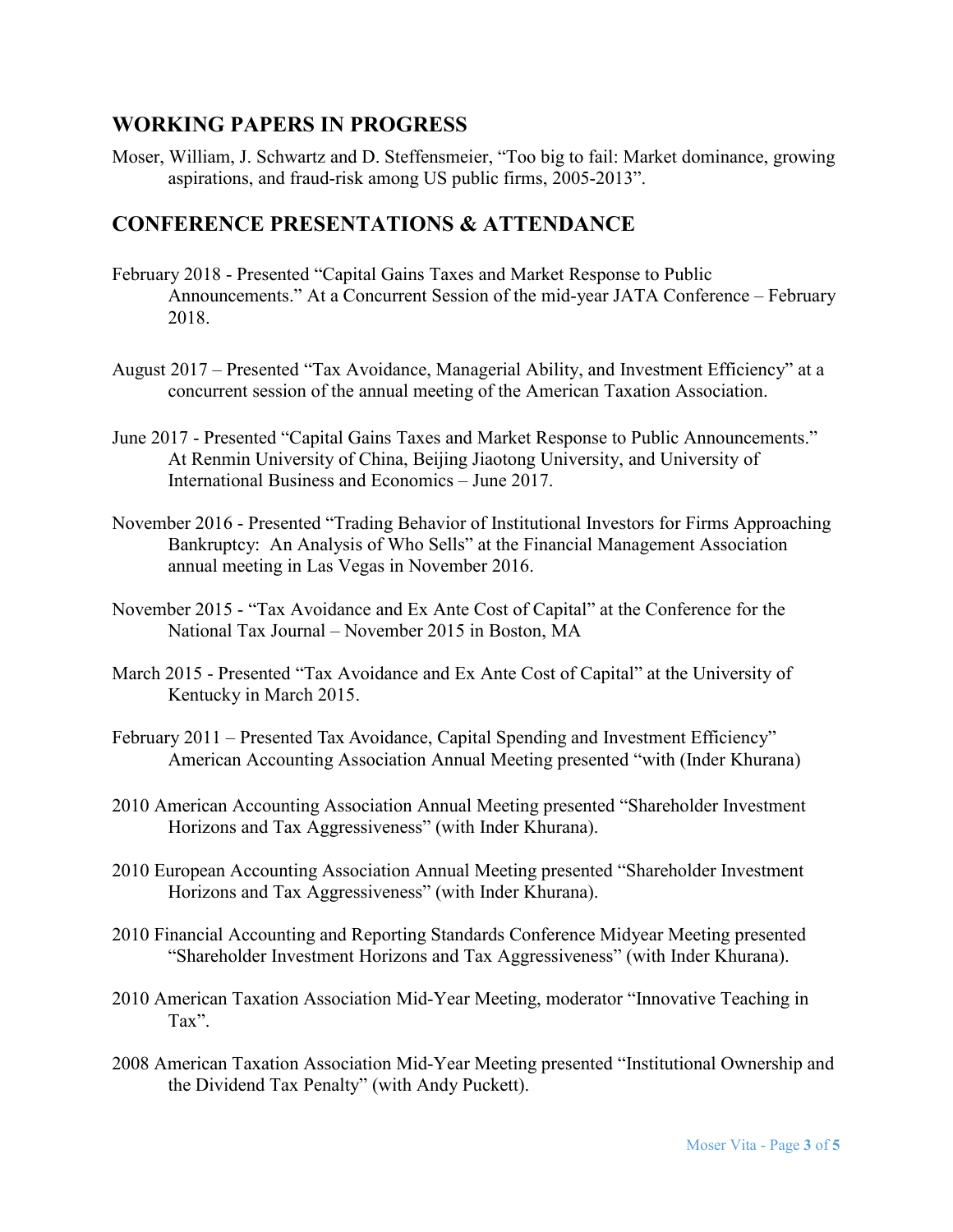2008 University of Illinois Tax Research Symposium, invited attendee.

2007 Oklahoma State University Accounting Research Symposium, presented "Institutional Ownership and the Dividend Tax Penalty" (with Andy Puckett).

### **SERVICE - INTRAMURAL**

Department of Accountancy Faculty workload and Finance and external relations (2018)

Department of Accountancy Teaching Curriculum committee member (2014-2015)

Faculty Advisor for Miami University Deloitte FanTAXtic Competition (2014-2016)

Faculty Advisor for University of Missouri Deloitte FanTAXtic Competition (2005-2012) (Team won Division in 2010 and 2011) & (Team Honorable Mention 2005)

Peer Teaching/Faculty Annual Performance Evaluation Committee (2006, 2009)

Lecturer, Robert J. Trulaske, Sr. College of Business Summer Academy (2008-2012)

# **SERVICE - EXTRAMURAL**

Reviewed article for Accounting Horizons (2019), Journal of Corporate Finance (2018, 2019), North American Journal of Economics and Finance (2019)

Reviewed articles for: Journal of Banking and Finance, Journal of Corporate Finance, Journal of Business, Finance and Accounting (2017-2018)

American Taxation Association – Annual Conference Committee (2015-2016)

Missouri Society of CPAs Board of Directors (2011–2013)

Chair of the Teaching Resources Committee for the American Taxation Association (2009/2010)

Ad Hoc Reviewer for Contemporary Accounting Research (2010)

Ad Hoc Reviewer for the Journal of the American Taxation Association (2008-2009)

Ad Hoc Reviewer for AAA Annual Meetings (2006, 2008-2010, 2015)

## **HONORS, AWARDS & GRANTS**

Nominated for the 2016-2017 Richard K. Smucker Teaching Excellence Award: Outstanding Junior Professor

Nominated for the ASG Outstanding Professor Award (2015)